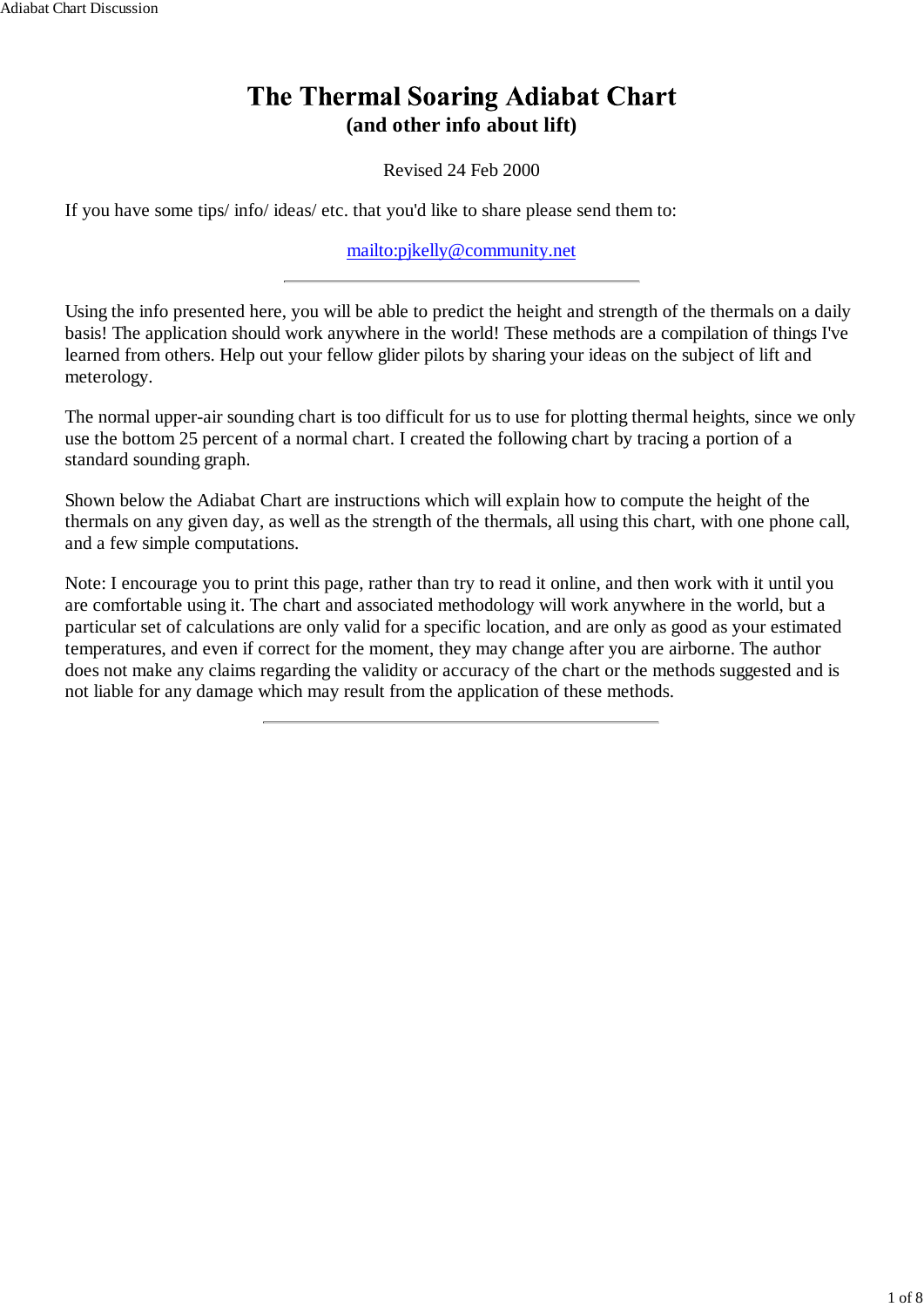

# **Computation of**

# **Height of the Thermals**

**First get the max forecast surface temp.** You need to have a good guess at what the maximum **surface** temperature will be at your gliderport, and on the surface in the area you will be flying. Use the TV, radio, newspapers, etc. to determine this. Also, several of the links from the "forecasting weather page" may prove to be good estimates.

**Next get the forecast temps aloft.** If you phone FSS at 1-800 WX BRIEF, they will tell you the forecast temps **aloft** for your area. Record the temp and wind at each altitude on the right margin of the chart. I will provide example data to illustrate the simplicity of this computation. Here at Williams, the Red Bluff and Sacramento temps and wind are available, so I get the soundings for each area, and interpolate for the area near Williams - these will serve as my "sounding plot". FSS does not provide temps below 6,000 ft., or winds below 3,000 ft.. Winds are in degrees True, not Magnetic, and temps aloft are in C. not F.You could also look at the most recent Oakland Sounding plot, which is very helpful for indicating inversons, and various levels of high moisture.

I will use the following example altitudes, winds, and temps in this example graphic: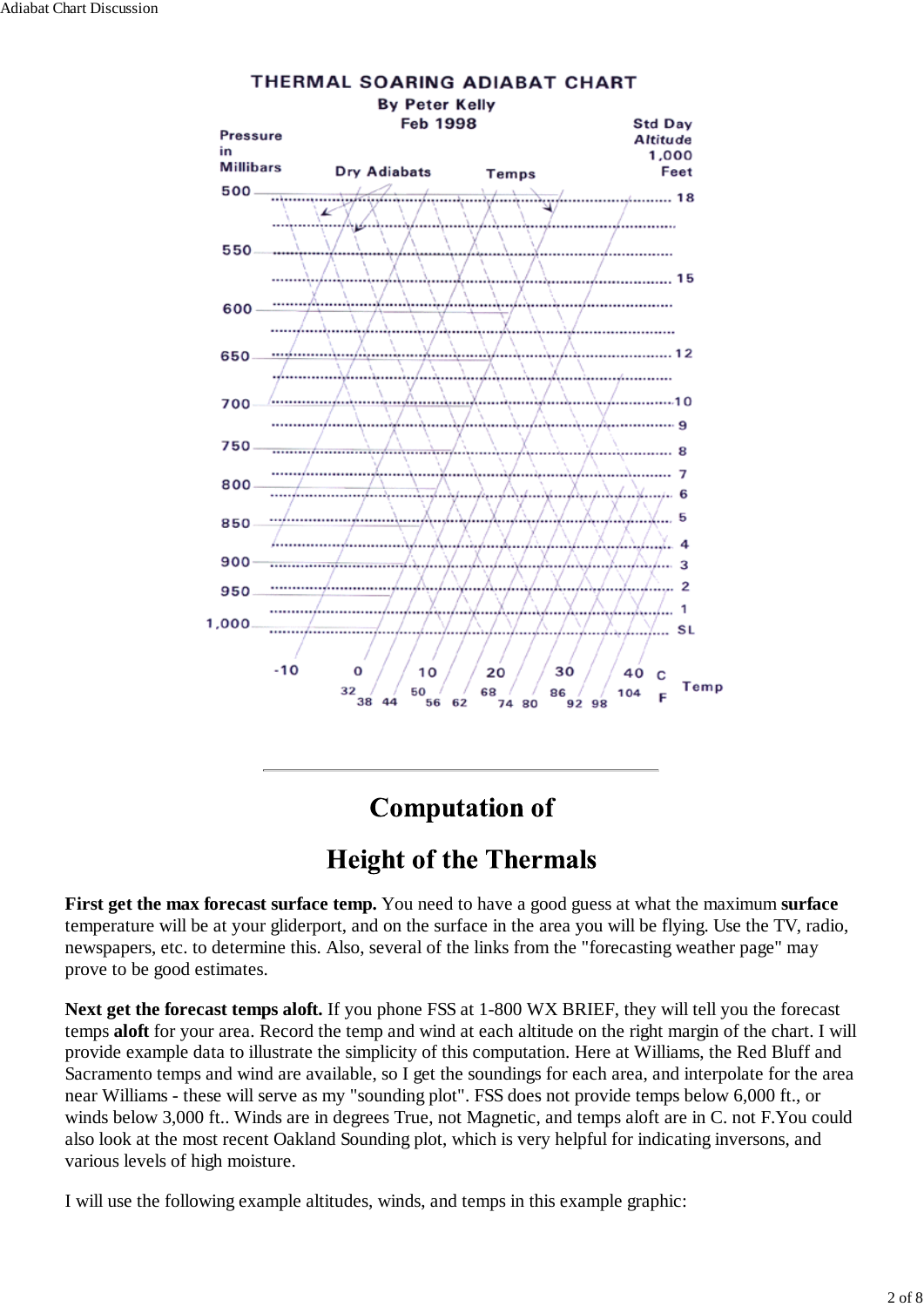- 3,000 ft, 260/8 no temp
- 6,000 ft, 270/7 temp  $+12$
- 9,000 ft,  $300/15$  temp +10
- 12,000 ft, 290/15 temp  $+5$

Let's assume the max temp for the day will be 86 F, and there is no inversion, and the surface winds aren't breaking up the thermals, then, using the example data above, the tops of the thermals will be at 6,000 as shown on this graphic.



You can see that I plotted the temps, and connected the dots. Next, starting at field elevation (nearly Sea Level in this example), using the max forecast temp of 86 for the day (which I heard from the local radio or TV), I drew a line parallel to the adiabats up and to the left, and where that line hit the "sounding" line, this altitude is the top of the thermals, if the temps are accurate!

In the summer, the inversion in the Sacramento Valley typically eliminates convection over the valley floor, however, there are still good thermals on the hills to the West of the Sacramento Valley! You may have similar geography near your gliderport. Let me know if you are able to apply this method to your location, or tell me what adjustments you find work best for you. I have found that if I reduce the max forecast valley temp for the day by about six degrees F., and I plot that temp at 3,000 ft, I can predict the thermals that will develop along the 7,000 ft hills to the West (Goat Mtn, Snow Mtn, and St John's). In this next graphic, I have plotted the same sounding temps as in the previous example:

- $+5$  C at 12,000 ft,
- $\bullet$  +10 C at 9,000 ft and
- $\bullet$  +12 C at 6,000 ft, (the thin line)

 In addition to those temps, I also plotted a typical sounding taken from a tow plane up to 3,000 ft, and depicted an inversion. In this example we found +77 F at 2,500 ft. Even if the surface temp gets up to 86 F, you can see there will be no thermals originating at the surface! Ignore the fat line for now, I'll explain it below. Here's the graphic: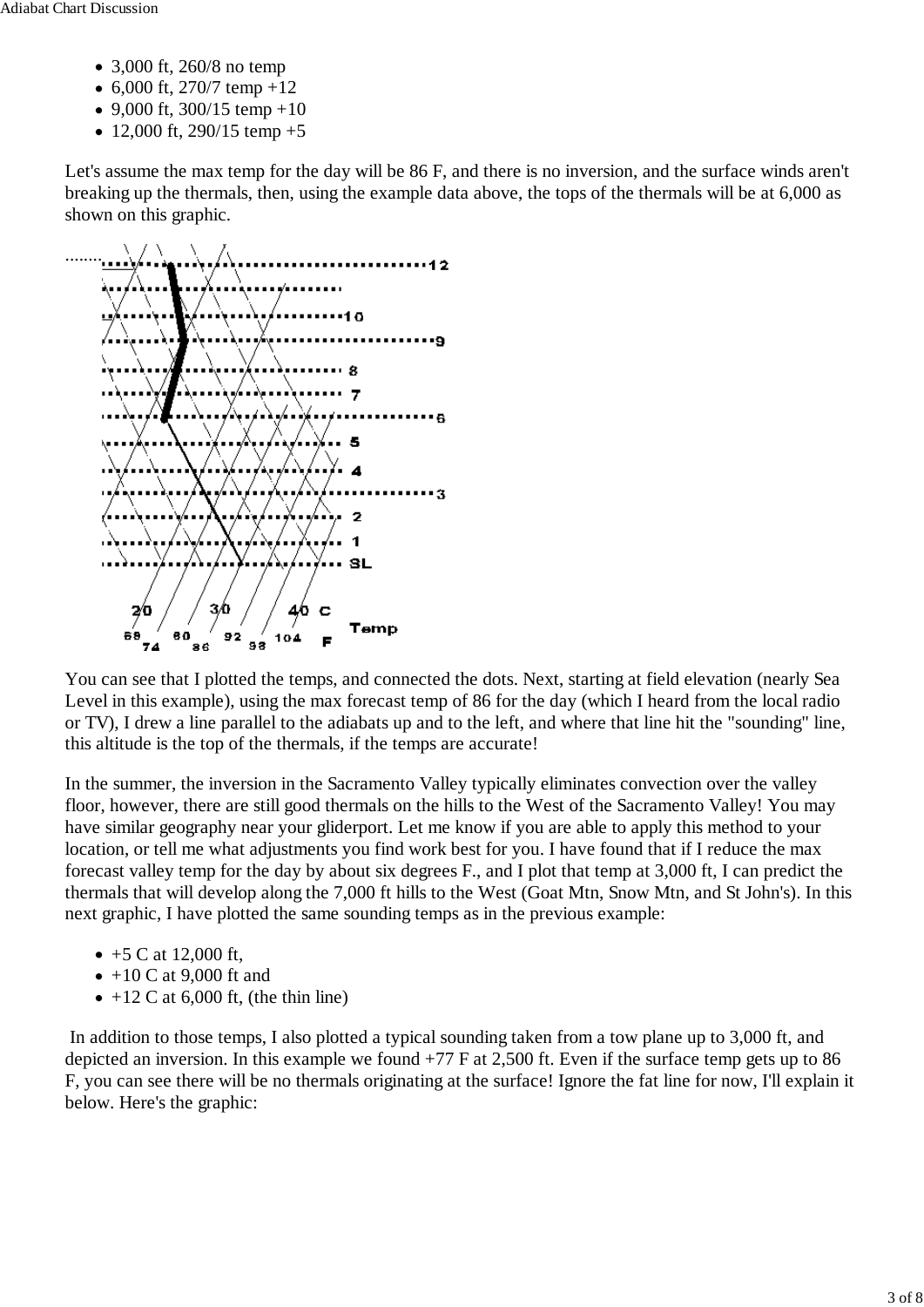

However, although it's 77 F at 2,500 ft in the Sacramento Valley, if the surface temp does get up to 86 F, I have found that the temp, on the western edge of the valley, in the hills at about 3,000 ft will be about 6 degrees F lower than the temp on the valley floor. So I estimate the temp at 3,000 to be 80 F. (The fat line starts on the bottom line at Sea Level and 80 F, tracks up the temp line to 3,000 ft, then tracks parallel to the adiabat lines up to the sounding plot, showing thermals to about 8,400 ft). Knowing this, especially if there is a West wind aloft, with an East wind in the valley - confirming that the valley is "feeding" the thermals on the hills, then I often take a 5,000 ft tow to the edge of the hills, contact the thermal above the 3,000 ft hills and go for a long flight (3 to 5 hours), because in this instance, the thermals are forecast to go up to about 8,400 ft. This is typical for June, July and August. I have found this computation to be reliable and consistent over the past three years at Williams Soaring Center. However, I am always prepared to land out, because if the temps are in error - making the calculations incorrect, I can not make it back to the gliderport!

# **Computation of**

# **Strength of Thermals**

Strength of thermals are easily computed by getting an **altitude value** by taking into account the height of the thermal. Secondly, we compute a **temp difference value** by taking the temperature difference between the top of the thermal and the temp at some nominal altitude above the surface. We then take those two values, and use a multiplier on it, yielding the strength of the thermals in feet per minute or knots (1 knot is 6,000 ft per hr, which is 6,000 ft per 60 minutes, which is 100 ft per minute). Here is a sample calculation:

We will compute the thermal strength in the example above which had thermals to 8,400 ft.

For the **altitude value**, always divide the altitude by 100. In this example, the result is 84.

For the **temp difference value**, find the temp at the top of the thermal. Using the example, the top was 8,400 ft, and you can read on the chart that the temp at that altitude, on that line, is about + 11 C. Now look at the temp on that same line at 3,000 ft. We said it was 80 F, which is about 26 C. Take the difference (26 minus 11) and get 15. Always multiply the temp difference times 10. The result in this case is 150.

Now add the two values (Altitude value of 84, plus Temp Diff value of 150, equals 234) and multiply by a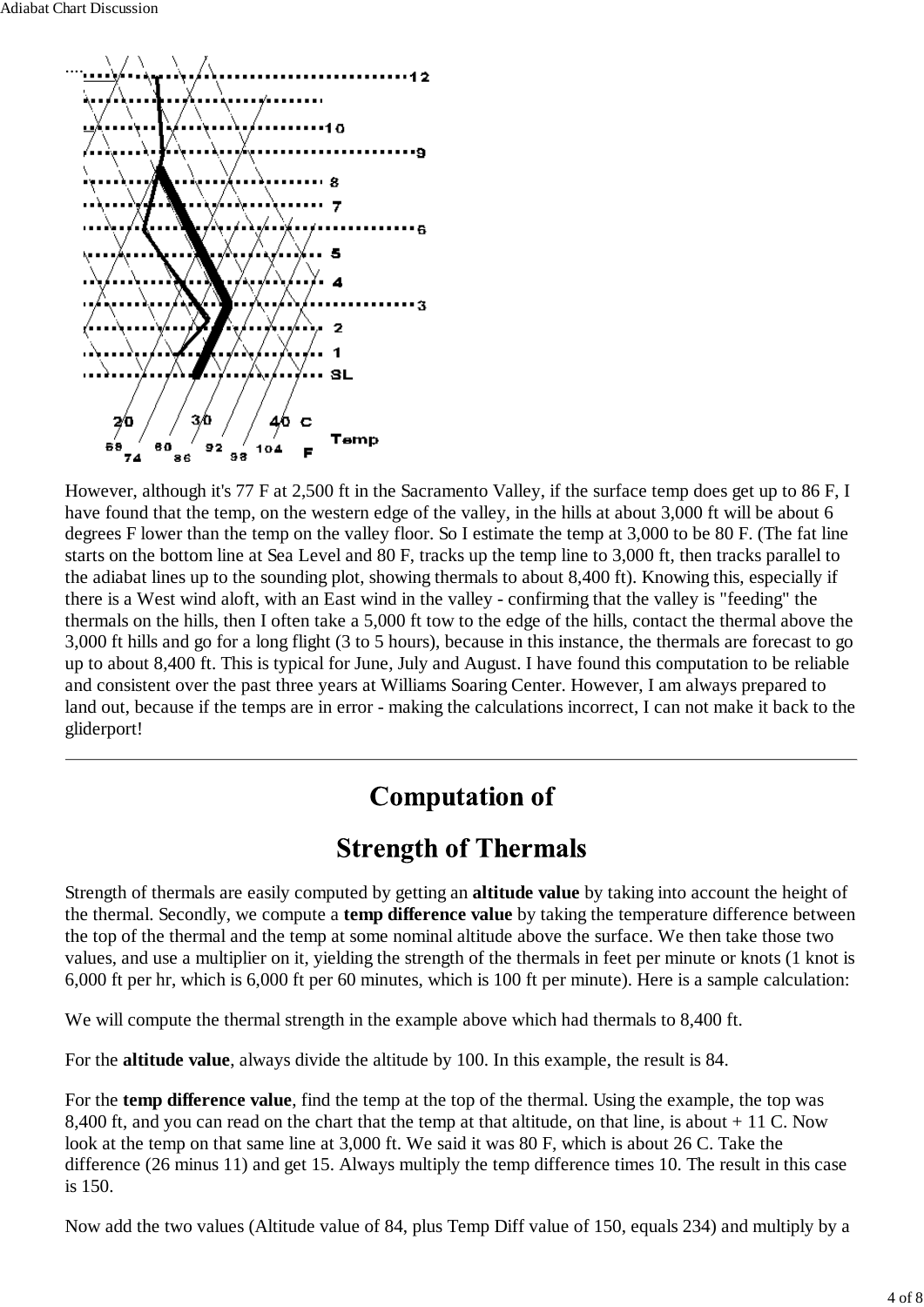constant. Here at Williams we typically use a constant of 4, but if the surface winds are nil - thus thermals will have difficulty forming at the tops of certain canyons, I may decrease that value to a 3, or less. In this case I decide to use a 4... thus 234 times 4 = 936. The result in this case is 936 fpm, ie 9 knot thermals, to 8,400 ft. This isn't theroy. This is a method which I've used dozens of times, and have found it to be quite accurate.

Note: This is a modified version of the basic methodology which I learned from soaring advisor and professional meteorologist Doug Armstrong of Reno Nevada. This approach works in the High Sierras, at both Minden and Air Sailing, if you use the temp at 6,000 ft instead of 3,000 ft, and also, you must use a constant of a numer closer to 8, rather than 4 as your final multiple factor.

# **Some Reasons Why Thermals** were Not as good as Forecast

This falls into just a few basic categories, which I discuss below:

- Not hot enough on the surface
- Air mass too warm
- Bad Winds
- Bad clouds

1. Not hot enough on the surface - Surface temp did not achieve the forecast maximum because:

- Clouds filtered or blocked the sunlight.
- Surface wind cooled the surface.
- It rained.
- Air was descending from the mountains, causing katabatic cooling of surface air.
- 2. Air mass too warm Temperature of air mass was hotter than expected because:
	- Temp forecast was incorrect because an atmospheric pressure change occurred sooner or later than expected.
	- Temp forecast was unknow at lower levels, and you guessed that it would be cooler than it actually was! That is, it was hotter than you guessed it would be at the lower levels.

3. Bad winds - Surface wind was not conducive to thermal development because:

- There was no wind at all, and thermals just bubbled off the hot spots without coalescing.
- The wind was parallel to the ridge lines, causing the thermals to be weak along the ridge tops and isolated at the downwind end of each valley. Rather than allowing the hot air to gently climb the lower slopes, and then up the sides of the ridges from the valley floor, it was channeled downwind along the valley floors.

4. Bad clouds - Clouds were forming in each thermal before the forecast thermal altitude was achieved. Your thermal forecast was correct, but you did not evaluate the moisture content of the air!

Look at the current sounding for Oakland or Reno, and you will see the dry bulb temp line on the right side, and the wet bulb temp line on the left side (a standard day line is also depicted, just for reference). If both the dry bulb temps and the wet bulb temps are parallel, the relative humidity, or moisture content of the air is about the same all the way up, but this is rarely the case. The level of moisture in the often air varies with altitude. If there is no cloud, then the air was not moist enough to form a cloud. A cloud forms if the invisible moisture becomes visible. This happens whenever the air is cooled sufficiently. If there is too much moisture in the air below the top of your thermals, you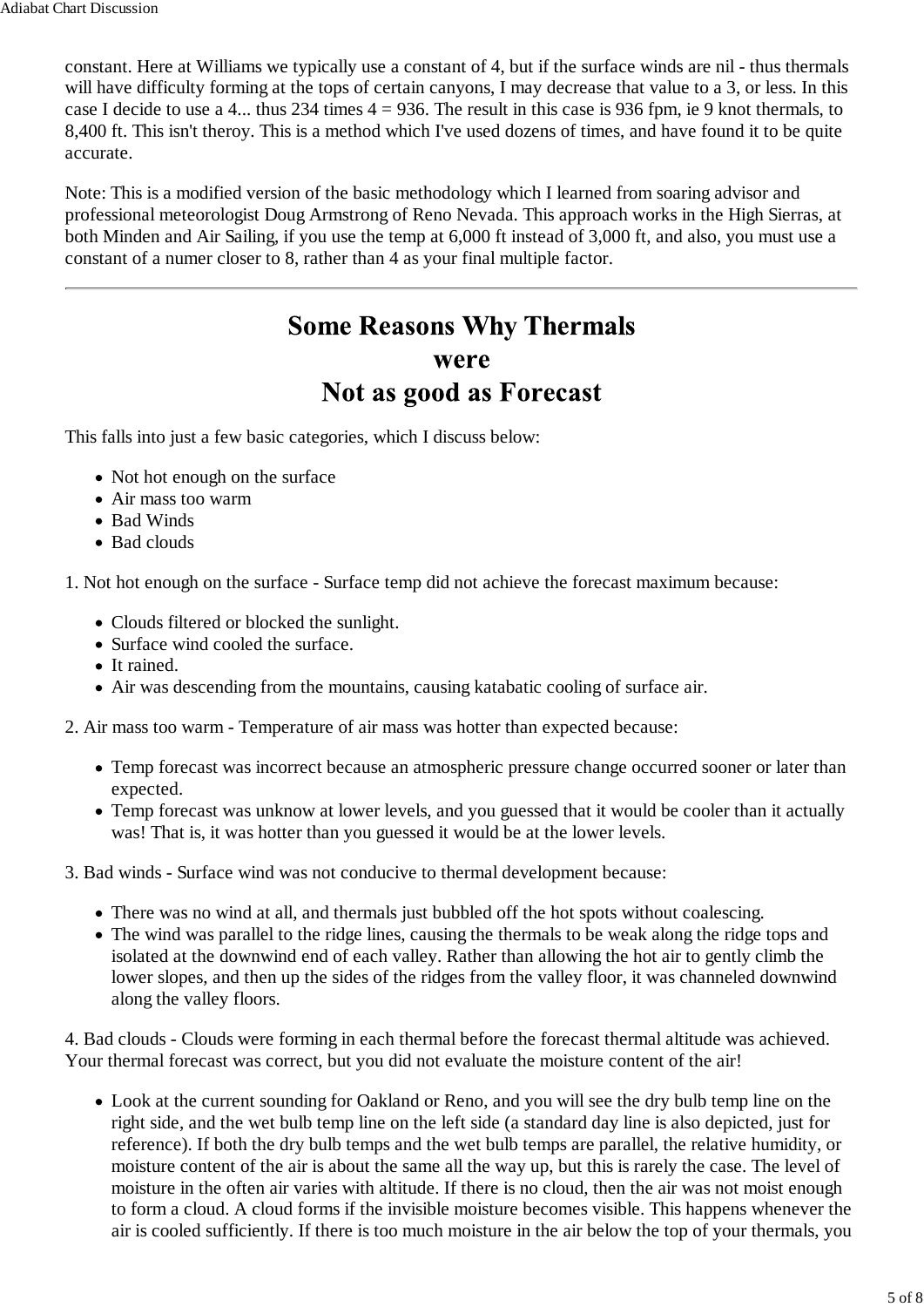will have clouds forming before you reach the top of your thermals.

Cumulous fakus clouds are cu's that fool you. After you launch, and you circle directly below the cloud, and you can't seem to find any lift. What's that about? This happens quite often in the Fall and in the Springtime. There is convection. The temp dewpoint spread is close, so there it doesn't take much for the clouds to form. It is free convection - that is there is a mixing of the air aloft, not necessarily beginning at the surface. Nice clouds seem to be shaping up, and then they don't disappear because the air is not dry. The visible moisture (the cloud) does not evaporate. It seems we need to learn the lesson about this type of cloud at least once every year.

5. Bad winds - Thermals existed, but could not be used for climbing because the wind was too strong. This caused the thermals to be:

- strong on the windward side and weaker on the leeward side.
- very narrow.
- intermittent.
- Not as high as fcst wind caused early mixing of the thermal with the surrounding air.
- more like rotor cloud thermals.
- Blowing downwind of the field. If you are climbing, but are drifting downwind of the field you want to land at, then the thermals are useless to you.

6. Location and frequency of thermals was unusual because:

- thermals were not very high, thus were very close together. This is normal for low thermals, and you just have to be content with weak lift, and take baby steps in the direction you want to fly.
- thermals were very high, but were spaced quite far apart. This is normal for high thermals. When you are low, and do find an area of rising air on a day like this, you need to work it and explore the area until you rise to the level at which they are coalescing into a strong core, and then stay with that lift to the forecast tops, because the next thermal may be a long distance away.
- Both of these explainations follow the old rule of thumb that thermals are spaced apart a distance that is equal to 2 1/2 to 3 times the height of the thermals.

## **Reasons Why Thermals**

#### **Were**

## **Better than Forecast**

This too falls into just a few basic categories, which I discuss below:

- Surface hotter than expected
- Air mass cooler than expected
- Good Winds

1. Surface hotter - Surface temperature was hotter than forecast because:

• The TV/ radio weather man thought there would be high cirrus clouds, but they didn't form, thus the sunlight was unfiltered.

2. Air mass cooler - Air mass temperatures were cooler than expected because the atmospheric pressure changed sooner or later than expected.

3. Good winds - Surface wind was perpindicular to the ridge lines, causing better thermals to form at the top of each windward facing canyon, but thermals were weaker along the valley floor.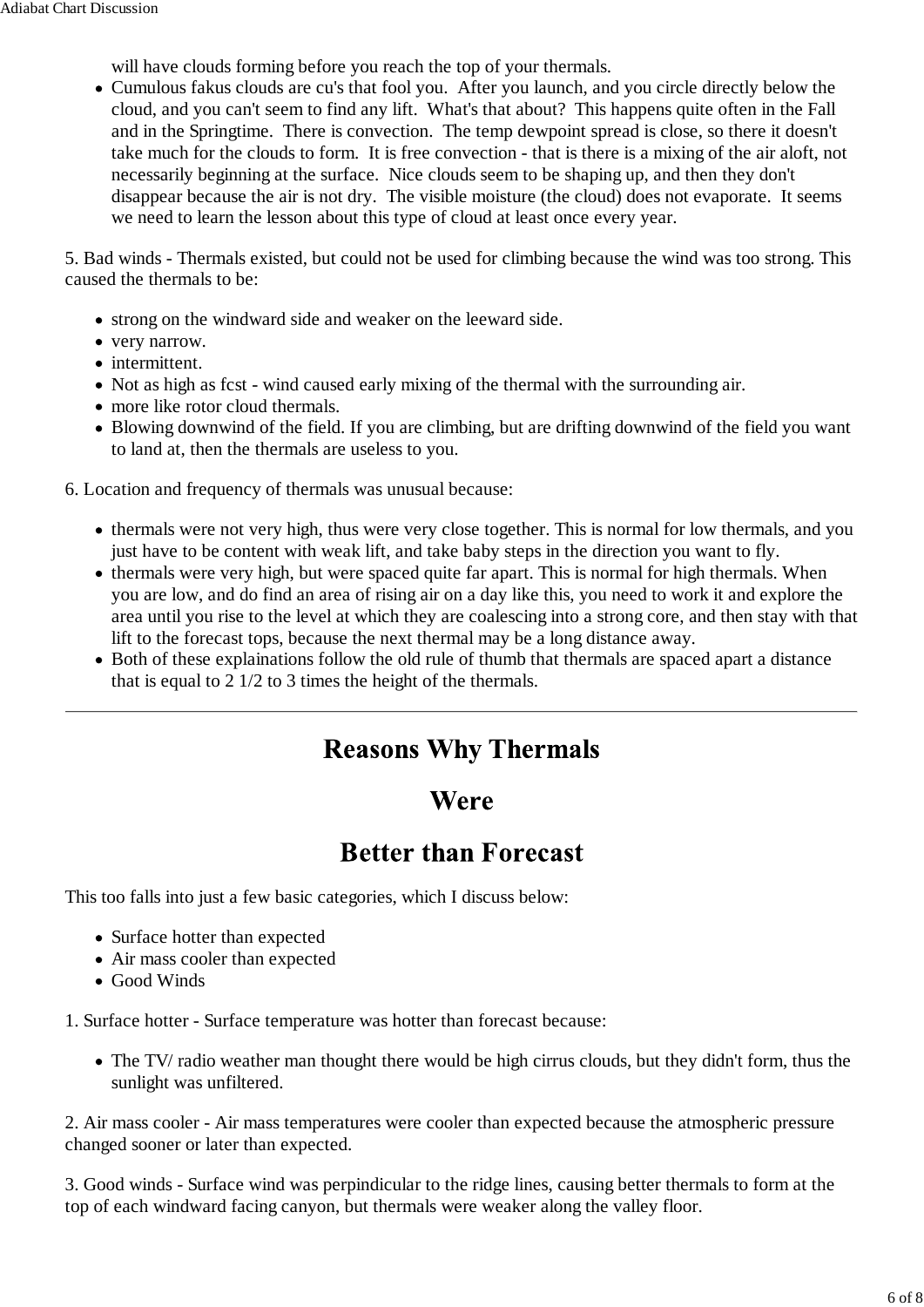4. Lack of bad winds - There was no surface wind, causing the hot air to centralize in the large dry lake bed areas of the valley floors, resulting in larger and higher thermals in the valleys but weaker ones along the ridge lines.

# **Reasons Why Thermals**

#### Were

# Unusual!

Thermals are not always in the location we predict, and they are not always in the shape of cylinderical columns. Here are some reasons why:

1. Mountain wave, which formed from a ridgeline up-wind of your location may be forcing cool air down onto the ridge line you are working.

2. A break in the ridge line may be channeling the surface wind at high speeds, preventing thermals at that location.

3. Thermals are forming behind the foot of a ridge line due to the eddy currents in the air mass. The swiliring air mass circles behind the foot, gathering in all of the hot air, and thermals rise near the center of the swirl. A good example of this may be seen using water rather air. While standing on a bridge over a large river, watch the water pass around the pylons supporting the bridge.You will see that the surface of the water is actually higher in the swirls as the water is forced upward.

4. Thermals form downwind of a lake. This can happen if that area of the air mass is stratified. The cool surface lake air is channeled around an area of moderatley warm surface air, and as that surface air ascends into the cooler air well above the surface, it ascends rapidly in the form of a thermal. Such a thermal will be a cooler thermal than those not downwind of a lake. That is, it wouldn't have formed except for the localized area of cool air.

5. Thermals form as the surface air is cooled due to a sea breeze, forcing the warm air aloft. This is common place anywhere a sea breeze (marine layer) comes in during the late afternoon. As the sea breeze moves inland, so does the line of lift. As the line of cool air moves inland, the pockets of warm air release into the cool air that had just passed above.

6. Thermals form due to a convergence of cool air and warm air.

7. And lot's of other reason's - please share your experiences!

## What's an Adiabat???

# and What's a Thermal???

# and What's a Millibar???

Don't be intimidated by the adiabat chart. If you can learn to fly a glider, it won't take you more than a few minutes to learn how to use this info effectively. It does take a bit of practice, because the slightest change in temp will produce vastly different results. So use it on a regular basis, and you will be able to confidently predict thermals.

Thermals are parcels of air, which are forced to rise to higher altitudes because they are warmer than the